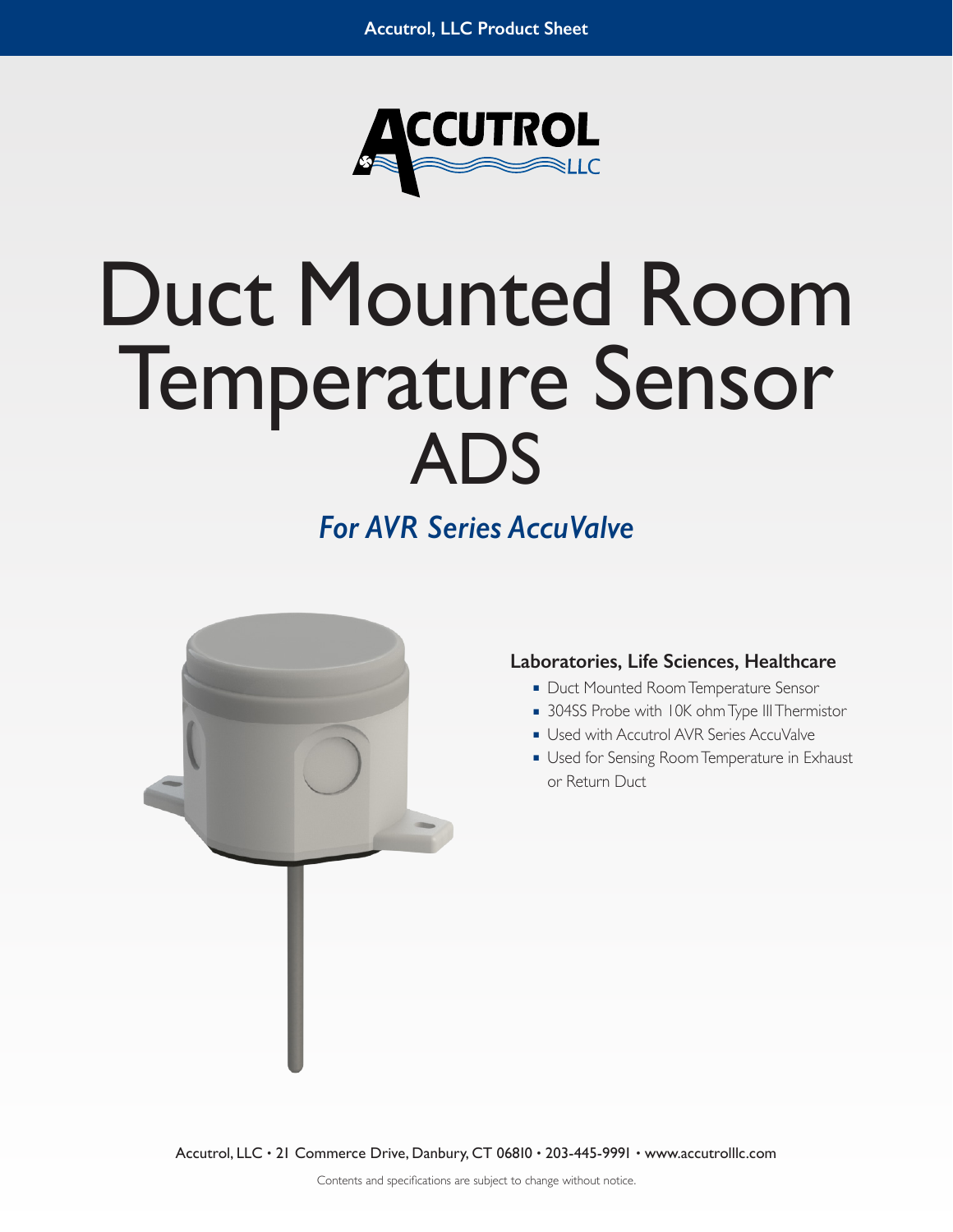**The Accutrol ADS is a duct-insertion type airflow temperature transmitter that is designed to measure the temperature of the air flowing through the return/exhaust duct serving the room that is being controlled by the AVR**  AccuValve. The ADS connects directly to the AVR AccuValve's device port using a factory cable providing a simple connection for power and signal.

#### **Specifications**

| <b>SENSOR</b>                                              |                                                                                                                                                        |
|------------------------------------------------------------|--------------------------------------------------------------------------------------------------------------------------------------------------------|
| Type                                                       | 10K ohm Type III thermistor embedded in a<br>304SS probe                                                                                               |
| <b>ELECTRICAL</b>                                          |                                                                                                                                                        |
| Port                                                       | RI-45<br>Provides power and signal connections with the<br>AVR AccuValve using factory-supplied cable only.                                            |
| MOUNTING                                                   |                                                                                                                                                        |
| Duct-mount flanged housing (mounting screws provided)      |                                                                                                                                                        |
| <b>MATFRIALS</b>                                           |                                                                                                                                                        |
|                                                            | <b>Housing</b> Polycarbonate Plastic, UL 94 V-0<br><b>Probe</b> 304 Stainless Steel                                                                    |
| PERFORMANCE                                                |                                                                                                                                                        |
|                                                            | <b>Range</b> $32^{\circ}$ to 132° F (0° to 56° C)<br><b>Resolution</b> $0.02^{\circ}$ F (0.01° C)<br>Accuracy $\pm 0.25^\circ$ F ( $\pm 0.14^\circ$ C) |
| <b>FNVIRONMENTAL</b>                                       |                                                                                                                                                        |
| <b>Operating Temperature</b><br><b>Storage Temperature</b> | 32° to 132° F (0° to 56° C)<br>-20° to 165° F (-29° to 74° C)<br>Humidity 0% to 90% non-condensing                                                     |

### **Installation**

Drill a 3/8" hole in the duct and insert the probe through the hole until the foam pad is tight to the duct. Secure to duct using the (2) screws provided through the mounting holes in flange. Use only RJ-45 cable provided by Accutrol to connect to AVR.

#### **Wiring**

Remove enclosure cover. Insert one end of the factory cable through the strain relief fitting located on the transmitter enclosure and plug it into the RJ45 connector located in the transmitter. Install the transmitter cover and snug the strain relief fitting over the cable. Connect the other end of the cable to the AVR AccuValve controller's Device Port.